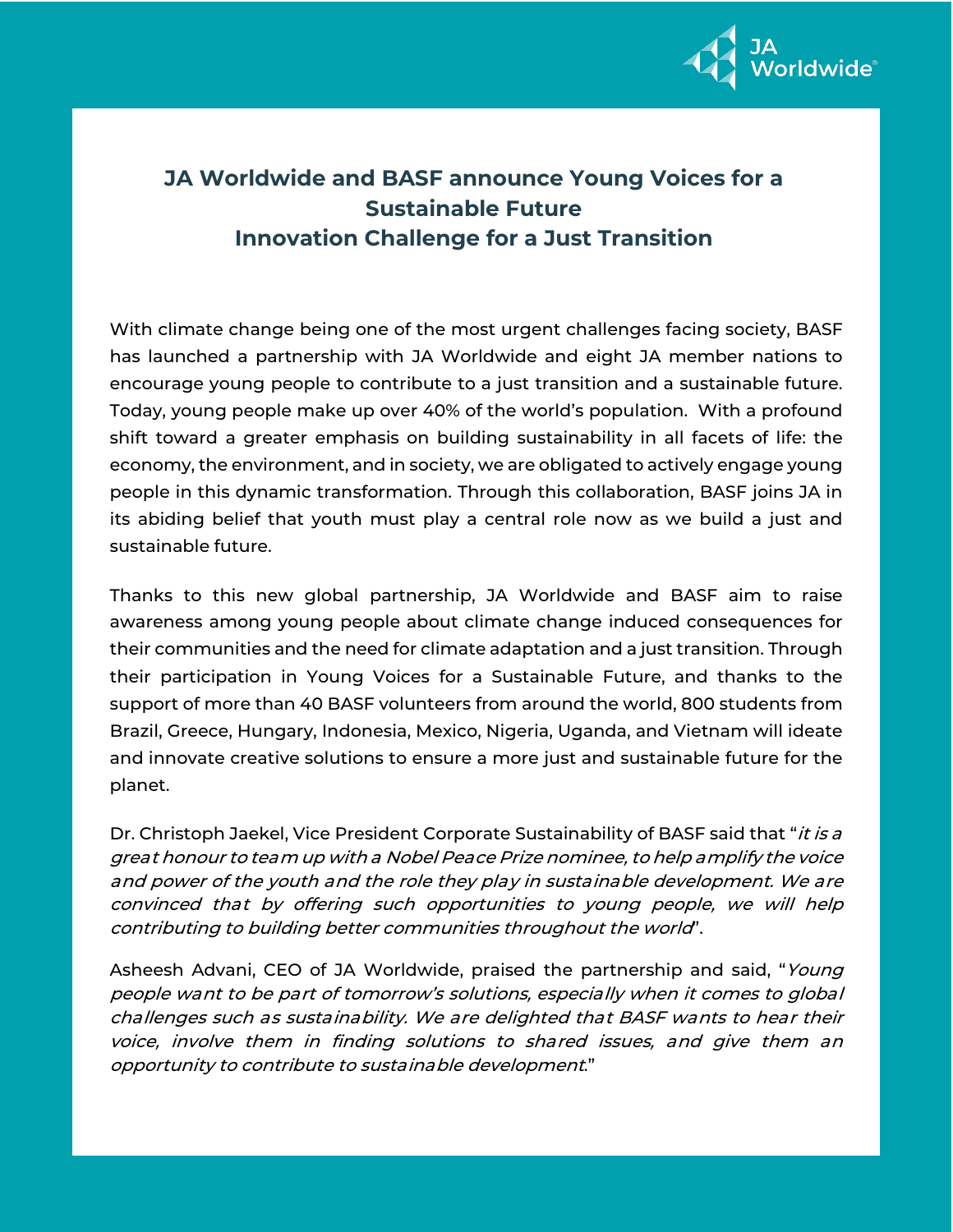

## ABOUT JA WORLDWIDE

As one of the world's largest youth-serving NGOs, JA [Worldwide](http://www.jaworldwide.org/) prepares young people for employment and entrepreneurship. As one of the world's largest and most-impactful youth-serving NGOs, JA delivers hands on, immersive learning in work readiness, financial health, entrepreneurship, sustainability, STEM, economics, citizenship, ethics, and more.

Reaching more than 12 million young people each year through nearly half a million teachers and business volunteers, JA Worldwide is one of few organizations with the scale, experience, and passion to build a brighter future for the next generation of innovators, entrepreneurs, and leaders.

The impact of JA's learning experiences goes beyond the lives of individual students. For over 100 years, JA has operated all over the world, even in areas of political instability, violence, and war, ready to help students through the unemployment, poverty, and hopelessness that stem from such conditions.

By helping youth develop the employment and entrepreneurial tools to find meaningful work and start sustainable companies, JA serves as conduit for peace and prosperity. Through JA, young people are equipped with the skillset and mindset to build thriving communities.

Our network of 500,000 business mentors and teachers deliver economic empowerment to youth at scale: Every year through JA, millions of young people, ages 5 to 25, are equipped with the mindset and skillset to build thriving communities.

## ABOUT JA ASIA PACIFIC

JA Asia Pacific is a member of JA Worldwide, one of the world's largest youth-serving NGOs dedicated to preparing young people for employment and entrepreneurship. With the Asia Pacific region being home to 60% of the world's youth, JA Asia Pacific aims to empower young people to benefit from and contribute to the region's economic development and to create a positive impact in their lives and communities.

With operations across 17 countries and territories, the JA Asia Pacific network equips young people with the employment and entrepreneurship skillsets and mindsets they